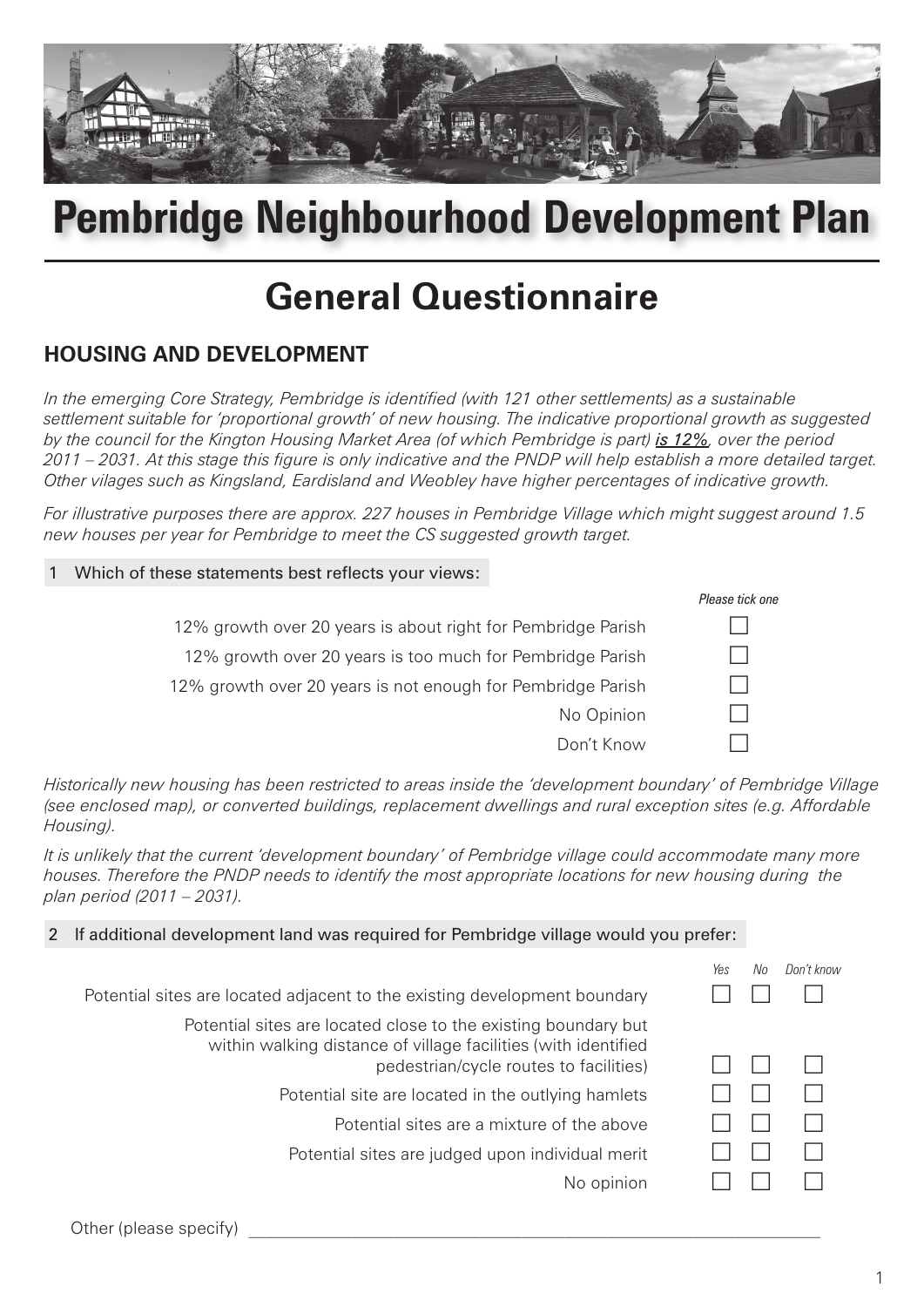|                                                                       | Yes | No | Don't know |
|-----------------------------------------------------------------------|-----|----|------------|
| Large developments in a single location $(11 - 30 +$ dwellings)       |     |    |            |
| Medium developments (6 - 10 dwellings) in several different locations |     |    |            |
| Small schemes (3-5 dwellings) in several different locations          |     |    |            |
| Individual or pairs of houses in several different locations          |     |    |            |
| A mixture of the above                                                |     |    |            |
| No further development                                                |     |    |            |
| No Opinion                                                            |     |    |            |
|                                                                       |     |    |            |

Other (please specify) \_\_\_\_\_\_\_\_\_\_\_\_\_\_\_\_\_\_\_\_\_\_\_\_\_\_\_\_\_\_\_\_\_\_\_\_\_\_\_\_\_\_\_\_\_\_\_\_\_\_\_\_\_\_\_\_\_\_\_\_\_\_\_\_\_\_\_

| Which of the following tenure types do you feel are needed or best suited to Pembridge Parish:<br>4                                                                                                                                                                                                                      |     |    |            |
|--------------------------------------------------------------------------------------------------------------------------------------------------------------------------------------------------------------------------------------------------------------------------------------------------------------------------|-----|----|------------|
|                                                                                                                                                                                                                                                                                                                          | Yes | Nn | Don't know |
| Social Rented (homes managed by a Housing Association at subsidized/<br>discounted rates to eligible people registered with Home Point)                                                                                                                                                                                  |     |    |            |
| <b>Private Rented</b>                                                                                                                                                                                                                                                                                                    |     |    |            |
| Shared Ownership (Administered by a Housing Association to eligible people,<br>which is part subsidised rent and part private ownership $-$ a percentage of<br>ownership retained in perpetuity by the Housing Association)                                                                                              |     |    |            |
| Intermediate Housing (Low Cost Market Housing). (Homes made available for<br>sale below market value to eligible households. The resale of the homes<br>would be restricted by legal covenant to ensure resale values remain<br>discounted in perpetuity and the occupants are eligible e.g.through<br>local connection) |     |    |            |
| Open Market Housing /Private ownership                                                                                                                                                                                                                                                                                   |     |    |            |
| Tied Housing (housing restricted to those with a specific employment need<br>-or similar justification - based on independent assessment and restricted<br>in perpetuity/not able to be sold on open market)                                                                                                             |     |    |            |
| Other (please specify)                                                                                                                                                                                                                                                                                                   |     |    |            |

#### 5 Which types of homes do you feel are needed or best suited to Pembridge Parish:

|                                                                  | Yes | No | Don't know |
|------------------------------------------------------------------|-----|----|------------|
| Detached homes (2, 3 or 4 bedroom)                               |     |    |            |
| Semi detached homes (2, 3, or 4 bedroom)                         |     |    |            |
| Terraced houses (1,2 or 3 bedroom)                               |     |    |            |
| Flats/Apartments (1 or 2 bedroom)                                |     |    |            |
| Larger family homes (4+ bedrooms)                                |     |    |            |
| Houses with workshops/studios/offices (eg Live: Work properties) |     |    |            |
| <b>Bungalows</b>                                                 |     |    |            |
|                                                                  |     |    |            |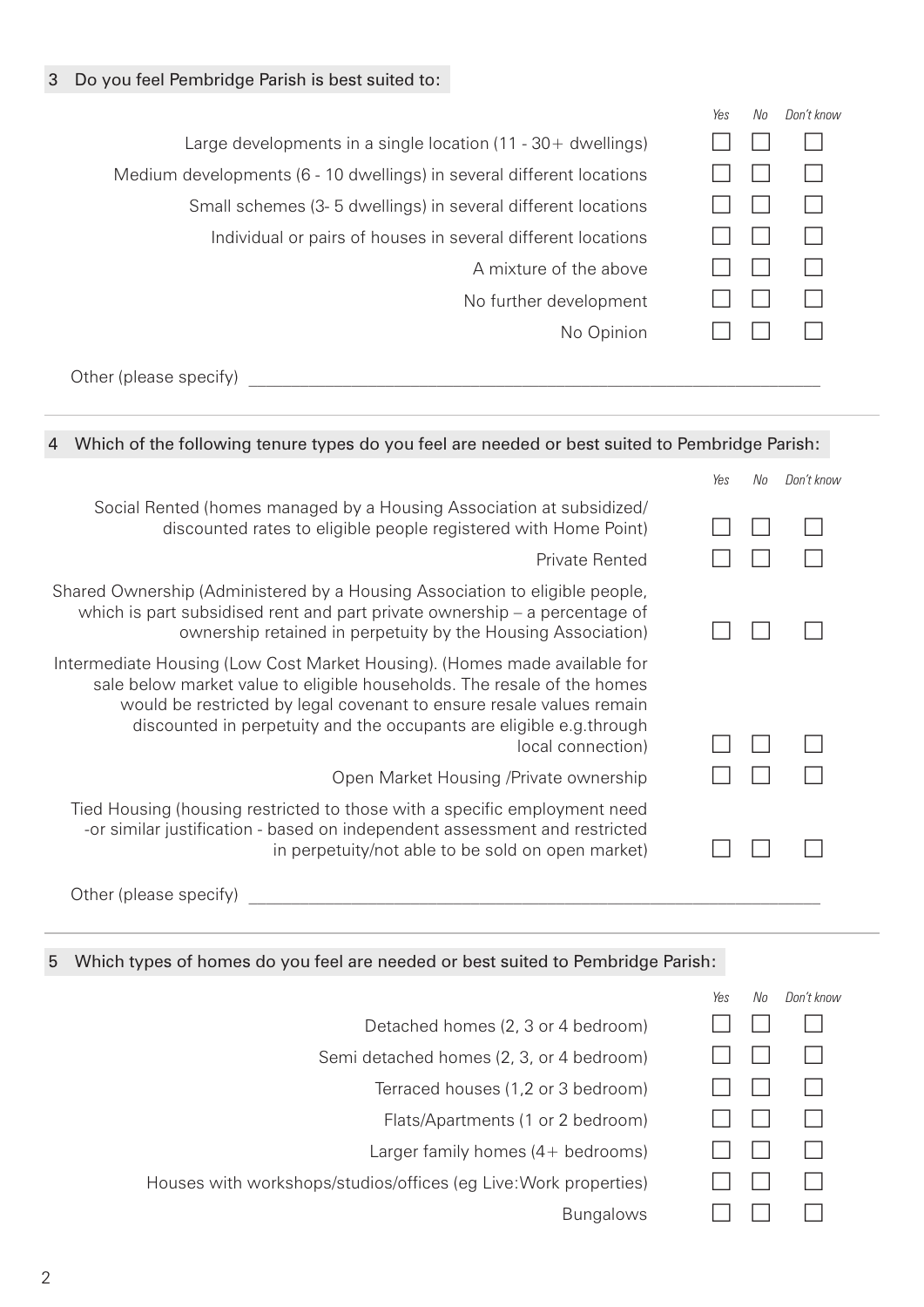| Homes that are 'exceptional' (eg homes that are exceptionally<br>environmentally friendly, exemplary design or exceptionally innovative) |  |
|------------------------------------------------------------------------------------------------------------------------------------------|--|
| Homes that can demonstrate explicit sustainability/ecologically sensitive design                                                         |  |
| Self build homes                                                                                                                         |  |
| Affordable (social/subsidised) homes for rent                                                                                            |  |
| Affordable (social/subsidised) homes to buy                                                                                              |  |
| Sheltered accommodation for the elderly or vulnerable                                                                                    |  |
| Holiday/Tourist accommodation                                                                                                            |  |
| Homes restricted to people with local connections                                                                                        |  |
|                                                                                                                                          |  |

Other (please specify) \_\_\_\_\_\_\_\_\_\_\_\_\_\_\_\_\_\_\_\_\_\_\_\_\_\_\_\_\_\_\_\_\_\_\_\_\_\_\_\_\_\_\_\_\_\_\_\_\_\_\_\_\_\_\_\_\_\_\_\_\_\_\_\_\_\_\_

#### 6 When considering new housing/development schemes which of these factors do you consider most important for Pembridge Parish:

|                                                                                                                                                      | Important Not important Don't know No opinion |  |
|------------------------------------------------------------------------------------------------------------------------------------------------------|-----------------------------------------------|--|
| The visual appearance of the houses                                                                                                                  |                                               |  |
| Social cohesion with the existing community                                                                                                          |                                               |  |
| Opportunities to provide employment/enterprise                                                                                                       |                                               |  |
| Opportunities to reduce car journeys                                                                                                                 |                                               |  |
| The visual impact upon the wider landscape                                                                                                           |                                               |  |
| The protection or enhancement of existing features (such as<br>existing trees, hedgerows, habitats, important structures,<br>views, archaeology etc) |                                               |  |
| Environmentally friendly/low impact homes                                                                                                            |                                               |  |
| A range of styles, prices and sizes within each scheme                                                                                               |                                               |  |
| Good house design and good landscaping (hard and soft)                                                                                               |                                               |  |
| Houses that are sustainable (socially, economically and environmentally)                                                                             |                                               |  |
| Adaptable housing to meet all future needs                                                                                                           |                                               |  |
| Houses built with local materials                                                                                                                    |                                               |  |
| Designs that reflect local style, proportion, detail and scale (eg help<br>reinforce and are sympathetic to our distinctive local character)         |                                               |  |
| The ability of our infrastructure to cope with new houses                                                                                            |                                               |  |
| Houses that can help sustain existing facilities                                                                                                     |                                               |  |
| Other (please specify)                                                                                                                               |                                               |  |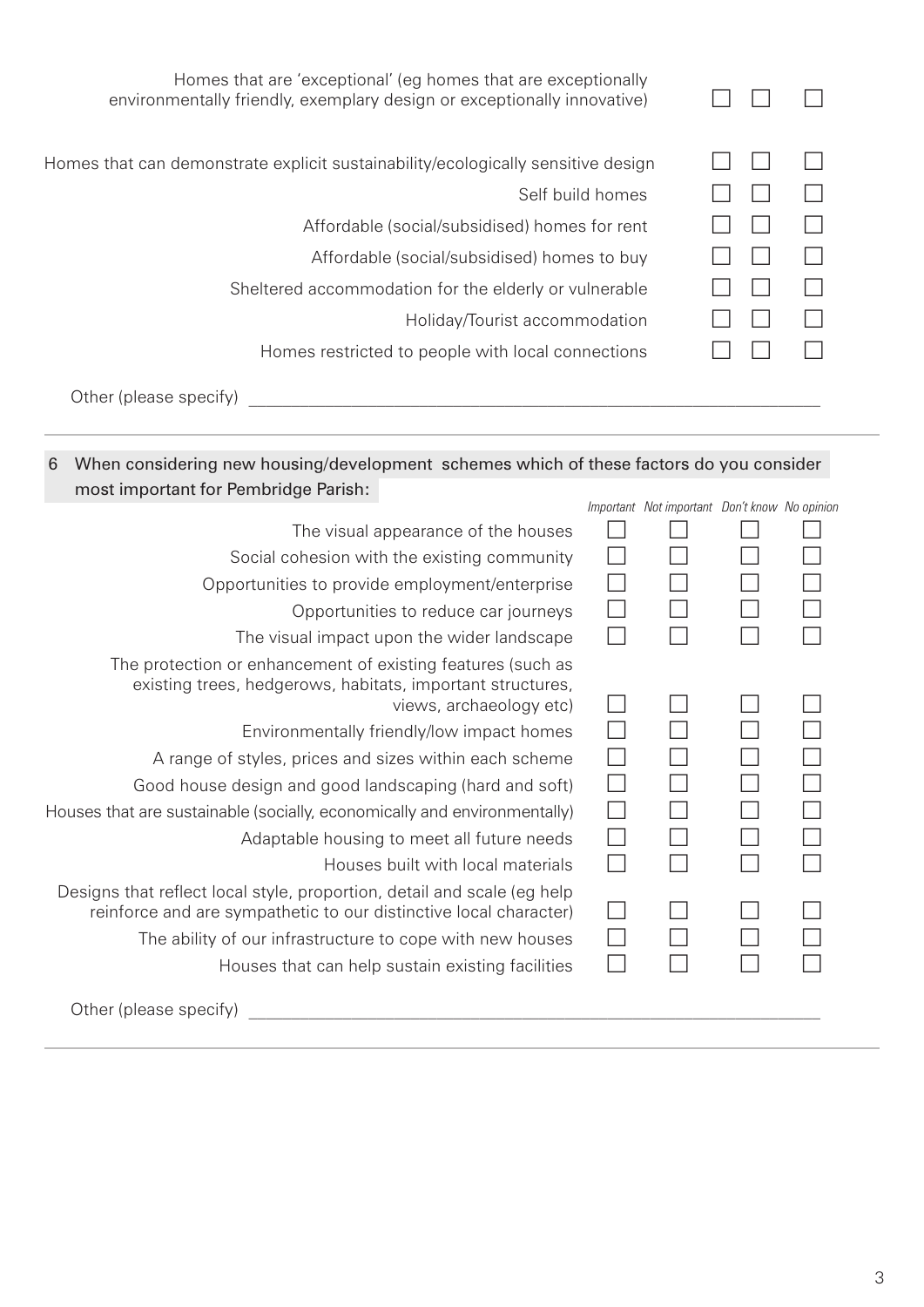## 7 Are these 'styles' of housing/development suited to our parish:

|                                                                                                                                                                                                | Yes | Nn | Don't know |
|------------------------------------------------------------------------------------------------------------------------------------------------------------------------------------------------|-----|----|------------|
| Traditional Design (i.e. design that incorporates elements of vernacular detail,<br>proportion and scale and uses traditional local materials such as<br>brick, render, clay tiles, oak)       |     |    |            |
| Contemporary Design (ie designs which embrace a more striking and unique<br>approach to scale, proportion, detail and may include modern materials<br>such as zinc, glass, steel and concrete) |     |    |            |
| A mixture of contemporary and traditional (eg contemporary design which<br>might use 'local' materials)                                                                                        |     |    |            |
| Standard house designs (eg 'executive' style homes which are not<br>necessarily based upon local style or local materials)                                                                     |     |    |            |
| Designs that preserve 'local distinctiveness' or 'local character'                                                                                                                             |     |    |            |
| Innovative designs that demonstrate either an exemplary approach (eg design,<br>sustainability, carbon neutral) or could be assessed as nationally unique                                      |     |    |            |
| Other                                                                                                                                                                                          |     |    |            |

| 8 | Do you feel that new homes and new residents for Pembridge Parish can:                                                                                                 |     |                |            |
|---|------------------------------------------------------------------------------------------------------------------------------------------------------------------------|-----|----------------|------------|
|   |                                                                                                                                                                        | Yes | No             | Don't know |
|   | Support and protect our existing facilities (e.g. school, shop, pubs, village hall,<br>church, bus service, doctors surgery etc)                                       |     |                |            |
|   | Encourage new services and facilities within the Parish                                                                                                                |     |                |            |
|   | Help maintain a vibrant, diverse and dynamic community                                                                                                                 |     |                |            |
|   | Help secure infrastructure improvements (eg through financial Planning<br>obligations, Council Tax, New Homes Bonus etc)                                               |     |                |            |
|   | Positively contribute to our landscape/built environment/community                                                                                                     |     |                |            |
|   | Help attract and retain employment opportunities                                                                                                                       |     |                |            |
| 9 | If the opportunity was made available (within Pembridge Parish) would you<br>consider building your own home (either by 'self build' or by<br>commissioning builders)? | Yes | N <sub>0</sub> | Don't know |
|   |                                                                                                                                                                        |     |                |            |
|   | 10 If yes to the above question: What type of home would you like to build?                                                                                            |     |                |            |
|   | Brief description of style, size and purpose                                                                                                                           |     |                |            |

| 11 Do you support the concept of some Live: Work properties for Pembridge   | Yes | No Don't know |
|-----------------------------------------------------------------------------|-----|---------------|
| parish whereby residential space is combined with designated work space     |     |               |
| such as small workshops, studios, office space (to encourage home working). |     |               |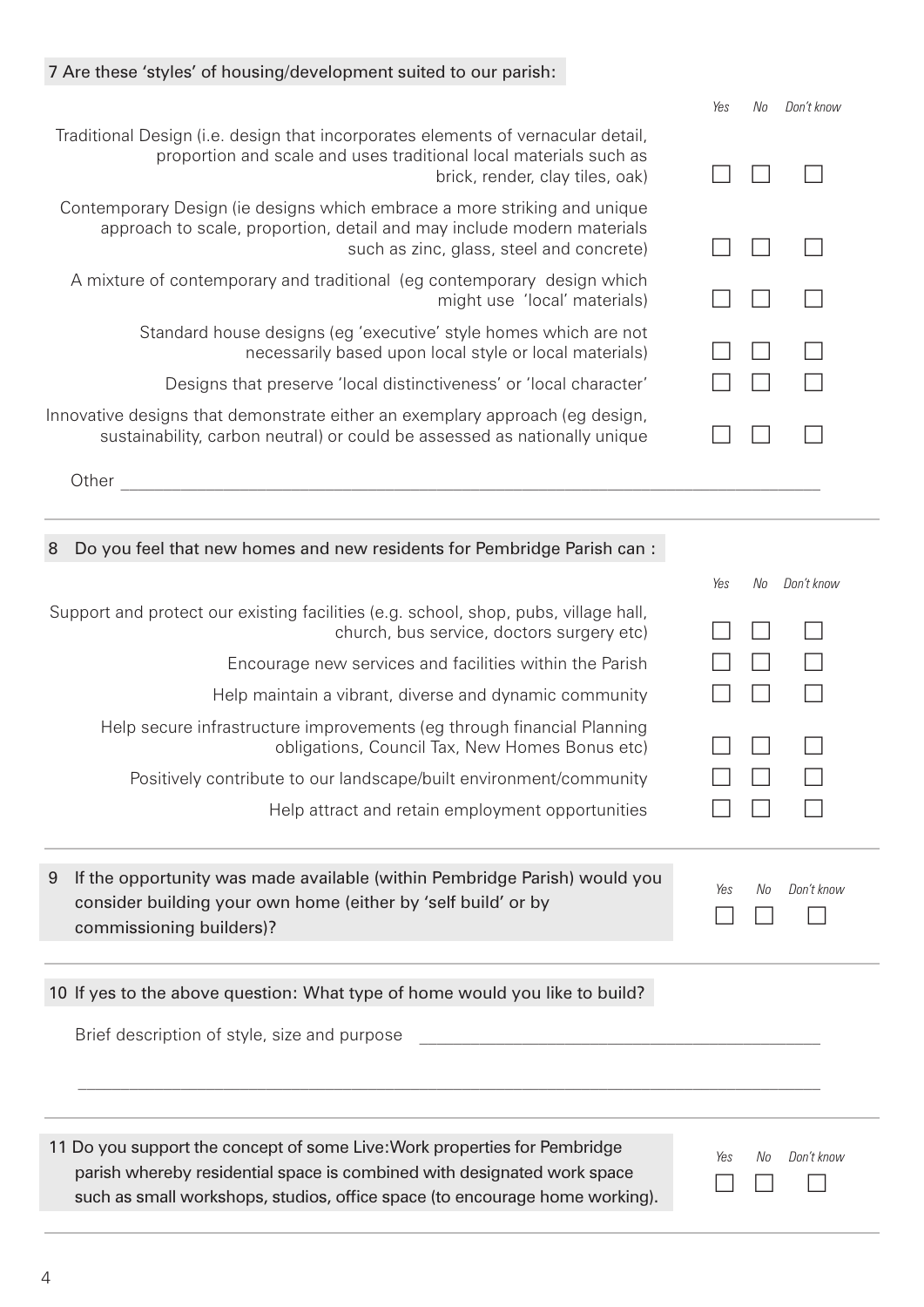| 12 Do you think any of these hamlets would be able to accommodate new homes?                                                                                                                                                                                            |                         |
|-------------------------------------------------------------------------------------------------------------------------------------------------------------------------------------------------------------------------------------------------------------------------|-------------------------|
| Bearwood<br>Marston<br>Weston<br>Broxwood                                                                                                                                                                                                                               | No<br>Don't know<br>Yes |
| 13 If new homes were to be created in the hamlets of Pembridge Parish (above) which of these do you<br>think would best suit the existing communities:                                                                                                                  |                         |
| Conversion of existing (redundant) buildings<br>Empty homes brought back into use<br>New build homes<br>New build homes - tied to local employment<br>New build homes restricted to local 'need' or local 'connection'<br>Social/Subsidised/Affordable Housing<br>Other | Don't know<br>No<br>Yes |
| Please leave any general comments regarding new housing in Pembridge Parish/Village here:                                                                                                                                                                               |                         |

14 Are there specific locations around Pembridge that you feel are important to safeguard and protect against development of any kind?

Please state location and give a reason for protection

15 Do you think it is important for anyone (ie an individual, a landowner, stakeholder or developer) proposing to develop within Pembridge Parish to engage with the community at an early stage and continue to engage throughout the planning process?

*Yes No Don't know*  $\Box$  $\Box$  $\Box$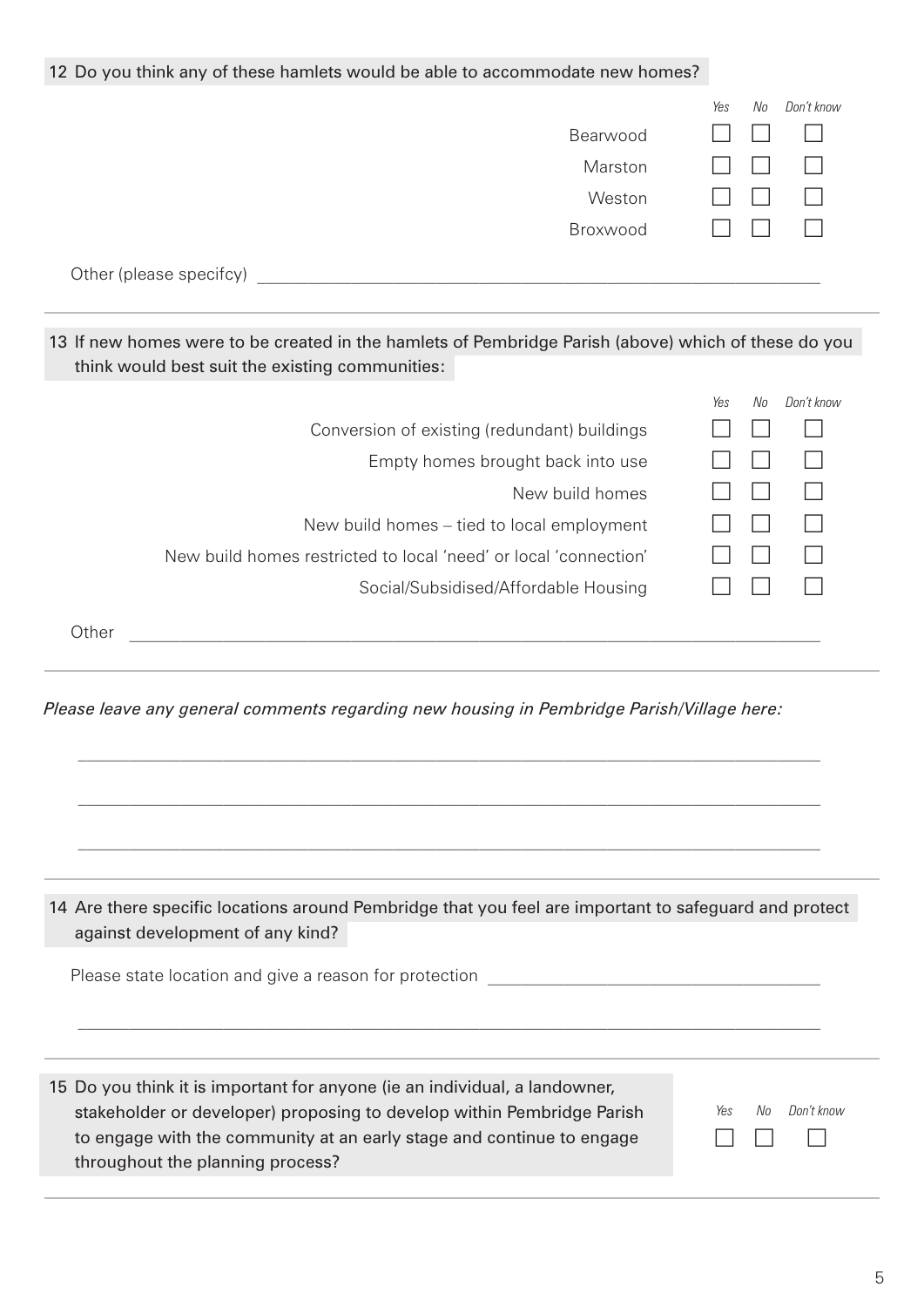| <b>ENTERPRISE, THE LOCAL ECONOMY, AND BUSINESS</b>                   |                     |
|----------------------------------------------------------------------|---------------------|
| 16 Do you run a business based in Pembridge Parish?                  | Yes<br>No           |
| If you answered 'yes' to question 17 please answer questions 18 - 21 |                     |
| 17 How many people do you employ (full time/part time)               |                     |
|                                                                      | Please tick one     |
| $1 - 3$                                                              |                     |
| $4 - 10$                                                             |                     |
| $11 - 20$                                                            |                     |
| $21 - 50$                                                            |                     |
| $51 +$                                                               |                     |
| 18 What is the nature of your business:                              |                     |
|                                                                      | Tick all that apply |
| Agriculture                                                          |                     |
| Horticulture                                                         |                     |
| Warehouse/light industrial                                           |                     |
| Public House/restaurant                                              |                     |

Public House/restaurant<br>
Creative Industry

Food and Drink production<br>iated construction services

Financial

Creative Industry  $\square$ <br>
Tourism  $\square$ 

High Technology  $\Box$ <br>Drink production  $\Box$ 

 $\begin{array}{ccc} \text{Tourism} & \square \\ \text{chnology} & \square \end{array}$ 

Catering  $R$ etail  $\Box$ 

| Other (please specify) |  |
|------------------------|--|
|                        |  |

| 19 Would you like to expand or diversify your business within Pembridge Parish | Yes<br>No<br>Don't know |
|--------------------------------------------------------------------------------|-------------------------|
| 20 What are the main obstacles preventing your expansion/diversification?      |                         |
|                                                                                | Tick all that apply     |
| Lack of space                                                                  |                         |
| Unsuitable buildings                                                           |                         |
| Planning issues                                                                |                         |
| Funding issues                                                                 |                         |
| Lack of skilled work force                                                     |                         |
| Transport issues                                                               |                         |
| Other (please specify)                                                         |                         |

Construction and/or associated construction services  $\Box$ <br>Catering  $\Box$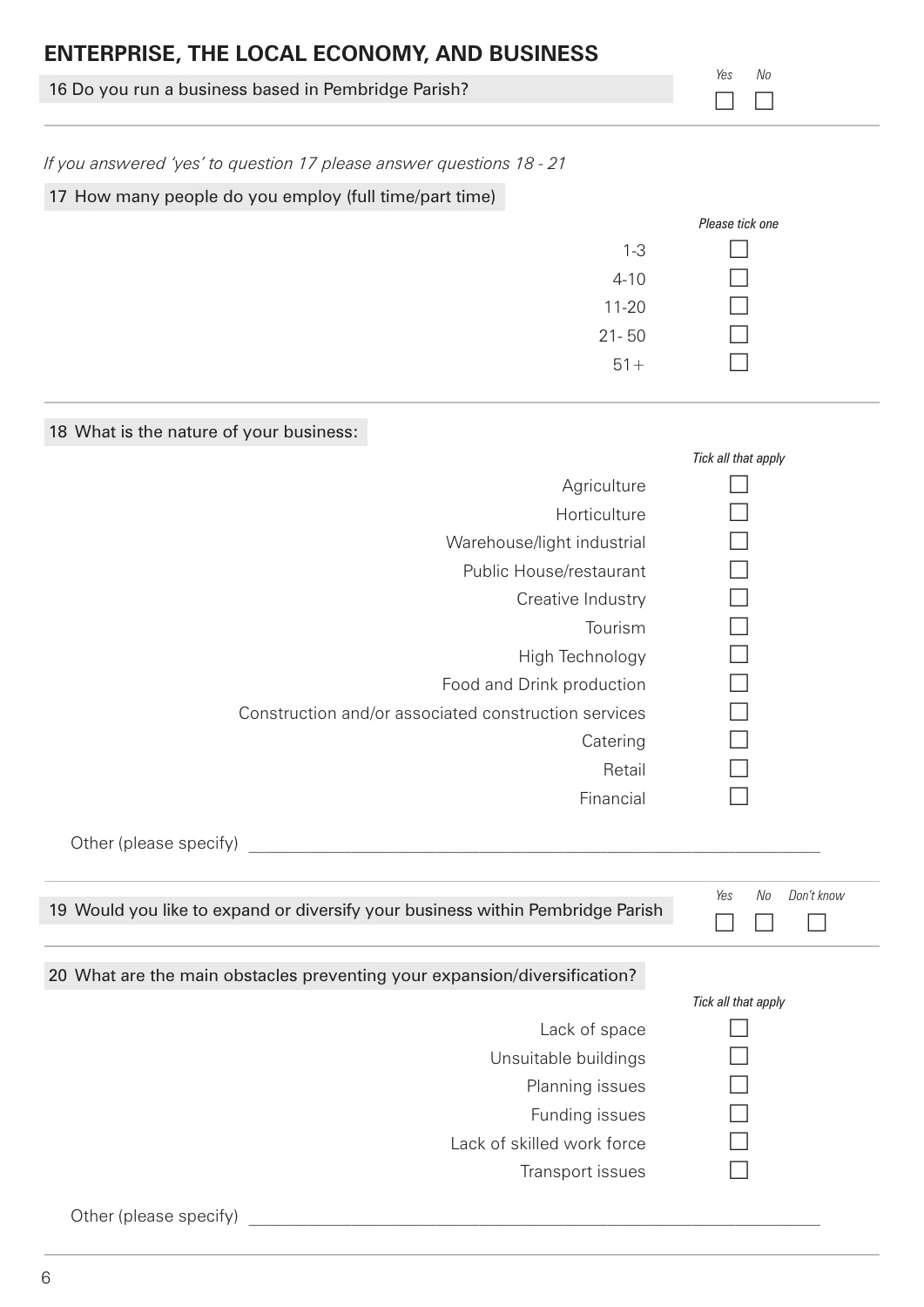| 21 Would you like to set up a business or enterprise in Pembridge Parish?                                                                                                                                                                                   | Yes | No | Don't know |
|-------------------------------------------------------------------------------------------------------------------------------------------------------------------------------------------------------------------------------------------------------------|-----|----|------------|
| If you answered 'yes' to question 21 please answer questions 23 - 24                                                                                                                                                                                        |     |    |            |
| 22 What type of business would you like to establish in Pembridge Parish?                                                                                                                                                                                   |     |    |            |
| 23 Do you intend to establish your business during the plan period of 2011-2031?                                                                                                                                                                            | Yes | No | Don't know |
| 24 What are the main obstacles preventing you from establishing your<br>business in Pembridge Parish?                                                                                                                                                       |     |    |            |
|                                                                                                                                                                                                                                                             | Yes | No | Don't know |
| 25 Do you feel there should be more rural enterprise in general within the Parish?                                                                                                                                                                          |     |    |            |
| 26 Do you think any of these businesses/enterprises should be encouraged/supported in Pembridge Parish?                                                                                                                                                     |     |    |            |
| Agriculture<br>Horticulture<br>Warehouse/light industrial<br>Public House/restaurant<br>Creative Industry<br>Tourism<br>Food and Drink production<br>Construction and/or associated construction services<br>Catering<br>Retail<br>Financial                | Yes | No | Don't know |
|                                                                                                                                                                                                                                                             |     |    |            |
| 27 Do you feel any of the following initiatives might encourage new businesses to locate to Pembridge parish?                                                                                                                                               |     |    |            |
| Purpose built work premises such as workshops, studios, shops, offices<br>Improved/increased housing stock for staff<br>Improved broadband<br>Better transport links<br>Shared/flexible/cooperative business facilities such as conference rooms or storage | Yes | No | Don't know |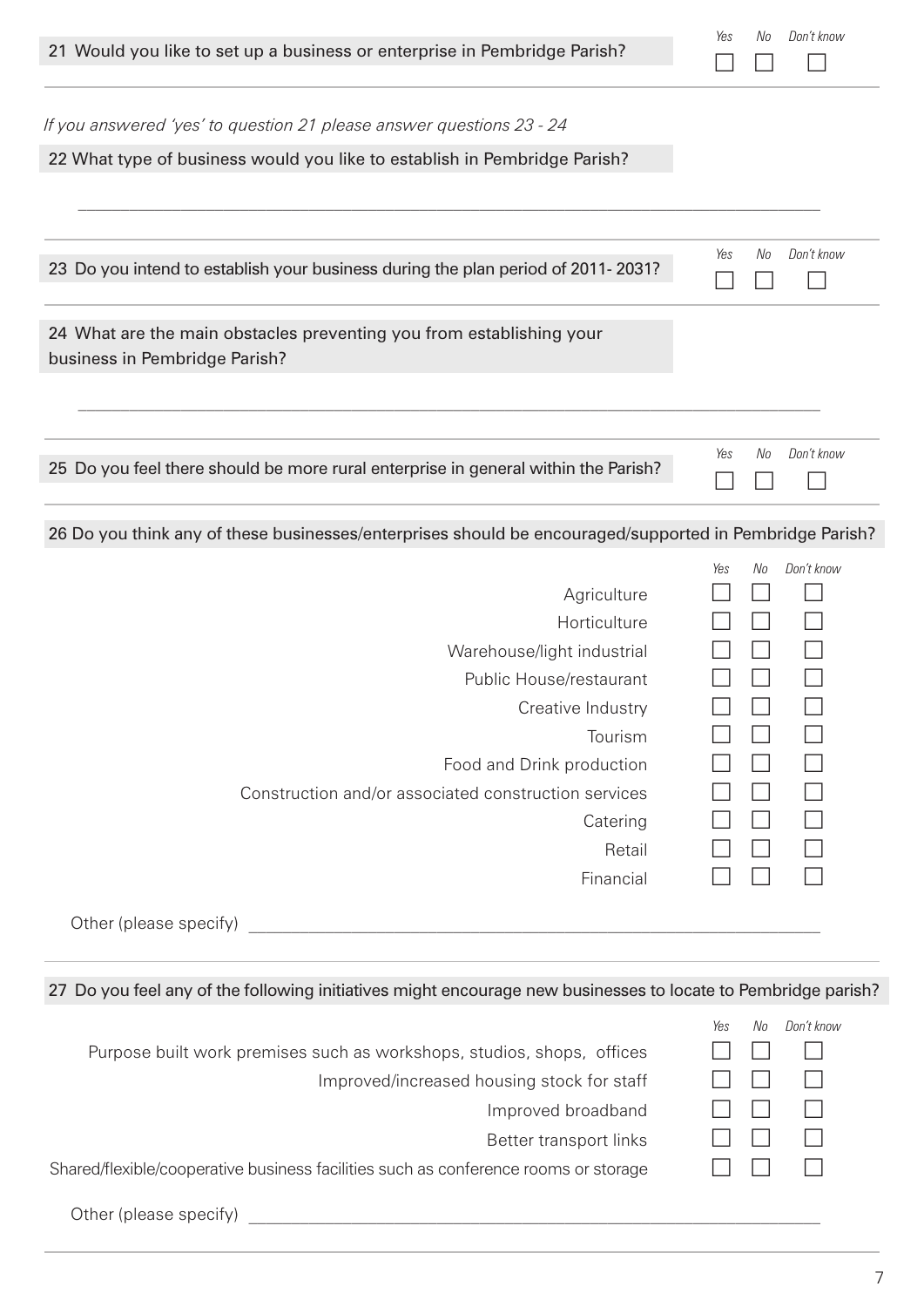| 28 Are there any effects of existing or potential enterprise/industry that you feel need to be considered                                                                     |                         |  |
|-------------------------------------------------------------------------------------------------------------------------------------------------------------------------------|-------------------------|--|
| and or mitigated?                                                                                                                                                             |                         |  |
|                                                                                                                                                                               | Tick all that apply     |  |
| Traffic                                                                                                                                                                       |                         |  |
| <b>Noise</b>                                                                                                                                                                  |                         |  |
| Environmental impact                                                                                                                                                          |                         |  |
| Light pollution                                                                                                                                                               |                         |  |
| Other (please specify) example and the state of the state of the state of the state of the state of the state o                                                               |                         |  |
|                                                                                                                                                                               |                         |  |
| 29 Do you think that future business development in the parish should<br>protect and enhance the existing landscape and character of the parish<br>and its communities?       | Don't know<br>No<br>Yes |  |
| 30 Should the PNDP and Parish Council encourage new/existing businesses to protect and enhance<br>the quality of the local environment and our heritage setting by promoting; |                         |  |
|                                                                                                                                                                               | Tick all that apply     |  |
| Building Design that acknowledges and respects the scale,<br>proportion, detail and materials of the area                                                                     |                         |  |
| The use of local, natural and low impact materials                                                                                                                            |                         |  |
| Buildings that demonstrate high levels of energy efficiency and sustainability                                                                                                |                         |  |
| Protection or creation of green spaces, open spaces, native<br>hedgerows, trees and planting etc                                                                              |                         |  |
| Pedestrian and cycle routes                                                                                                                                                   |                         |  |
| Signage, street furniture and advertising that respects the locality                                                                                                          |                         |  |
| Attractive shop/business frontages and landscaping                                                                                                                            |                         |  |
| Improved and protected wildlife and biodiversity                                                                                                                              |                         |  |

*Please leave any general comments regarding Enterprise and the local economy here:*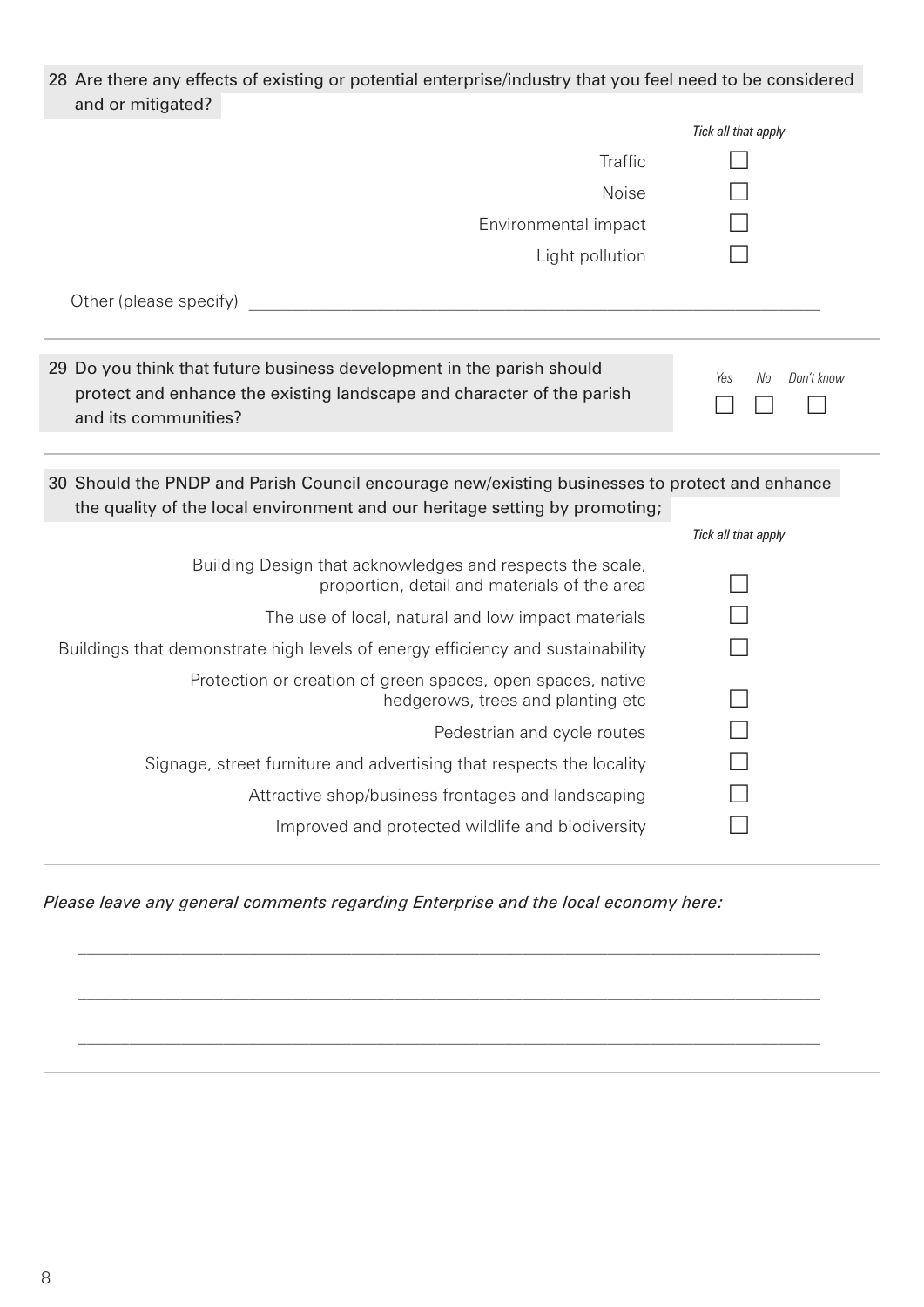#### **FEATURES, FACILITIES and AMENITIES**

#### 31 Are there any landscape or heritage features/ buildings that you feel need specific protection in Pembridge Parish?

|                                                                                | Yes | No | Don't know |
|--------------------------------------------------------------------------------|-----|----|------------|
| Market Hall                                                                    |     |    |            |
| School playing fields                                                          |     |    |            |
| <b>Millennium Meadow</b>                                                       |     |    |            |
| Burgage plots (the land running behind private houses in East and West Street) |     |    |            |
| Riverside environs                                                             |     |    |            |
| Church Yard, Church and Chapel                                                 |     |    |            |
| Allotments                                                                     |     |    |            |
| Other (please specify)                                                         |     |    |            |

#### 32 Which of these facilities and services do you value within Pembridge Parish

|                                  | Yes | No | Don't know |
|----------------------------------|-----|----|------------|
| Shops                            |     |    |            |
| Public houses                    |     |    |            |
| Church and Chapels               |     |    |            |
| Village Hall                     |     |    |            |
| <b>Bus Service</b>               |     |    |            |
| Farm shops                       |     |    |            |
| School                           |     |    |            |
| Pre School                       |     |    |            |
| Pride in Pembridge               |     |    |            |
| Good Neighbour Scheme            |     |    |            |
| Caravan/Camping Parks            |     |    |            |
| B & Bs and holiday accommodation |     |    | $\Box$     |
| Footpaths and Bridleways         |     |    | $\Box$     |
| Playground                       |     |    |            |
| Millennium Meadow                |     |    |            |
| Riversides                       |     |    |            |
| Car Park                         |     |    |            |
| Visitor toilets                  |     |    |            |
| Market Hall                      |     |    |            |
| Surgery                          |     |    |            |
|                                  |     |    |            |

Other (please specify) **with a set of the set of the set of the set of the set of the set of the set of the set of the set of the set of the set of the set of the set of the set of the set of the set of the set of the set**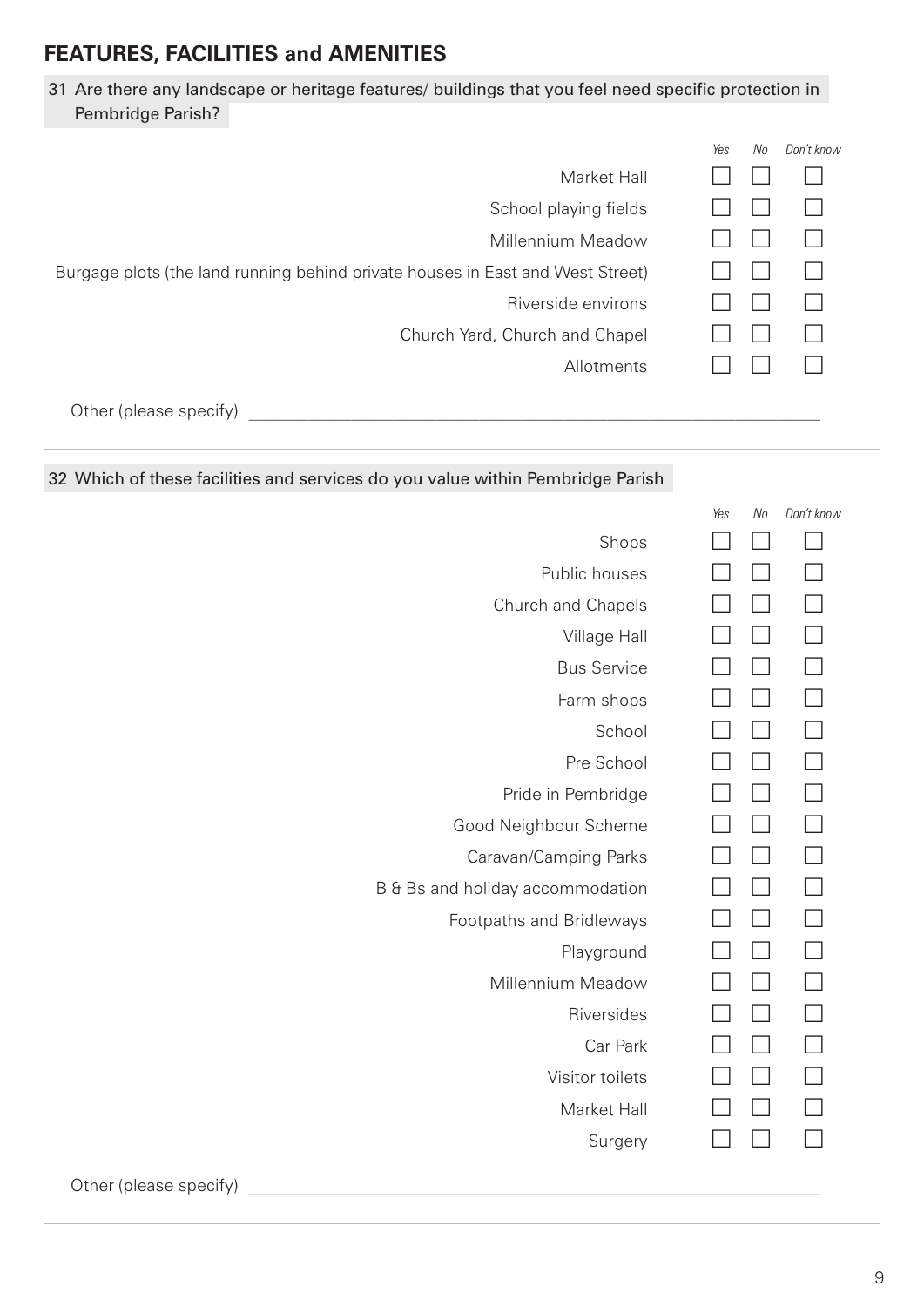| 33 Are there any additional services/facilities you would like to see within the parish over the next<br>20 years?                                                                                                                                                                |                         |
|-----------------------------------------------------------------------------------------------------------------------------------------------------------------------------------------------------------------------------------------------------------------------------------|-------------------------|
|                                                                                                                                                                                                                                                                                   |                         |
| 34 Are there enough facilities for young people in Pembridge parish?                                                                                                                                                                                                              | Don't know<br>No<br>Yes |
| 35 If No which facilities do you feel are needed                                                                                                                                                                                                                                  |                         |
| 36 Are there enough facilities for elderly people in Pembridge parish?                                                                                                                                                                                                            | Don't know<br>Yes<br>No |
| 37 If No which facilities do you feel are needed?                                                                                                                                                                                                                                 |                         |
| 38 Do you feel that better/more leisure and recreational facilities, such as<br>green spaces, play areas or activities, are needed in Pembridge Parish?                                                                                                                           | Don't know<br>No<br>Yes |
| 39 Do you feel it is important to protect and enhance our existing recreational<br>facilities, green spaces, play areas or activities?                                                                                                                                            | Don't know<br>Yes<br>No |
| 40 Do you feel that traffic is a problem in the parish?                                                                                                                                                                                                                           | Don't know<br>Yes<br>No |
| 41 Would you support any of these suggestions to help improve the traffic issues within the Parish?                                                                                                                                                                               |                         |
| Extending the speed limit area in the village<br>Reducing the speed limit within the village centre to 20 mph<br>Removing/redesigning the entry/exit chicanes in village<br>Reducing speed limits in wider parish<br>Investigating the concept of 'shared space' or 'naked roads' | Don't know<br>No<br>Yes |
| Prioritising the pedestrian/cycling routes through the village/parish<br>Speed bumps                                                                                                                                                                                              |                         |

| <b>Speed Cameras</b> |  |  |
|----------------------|--|--|
|                      |  |  |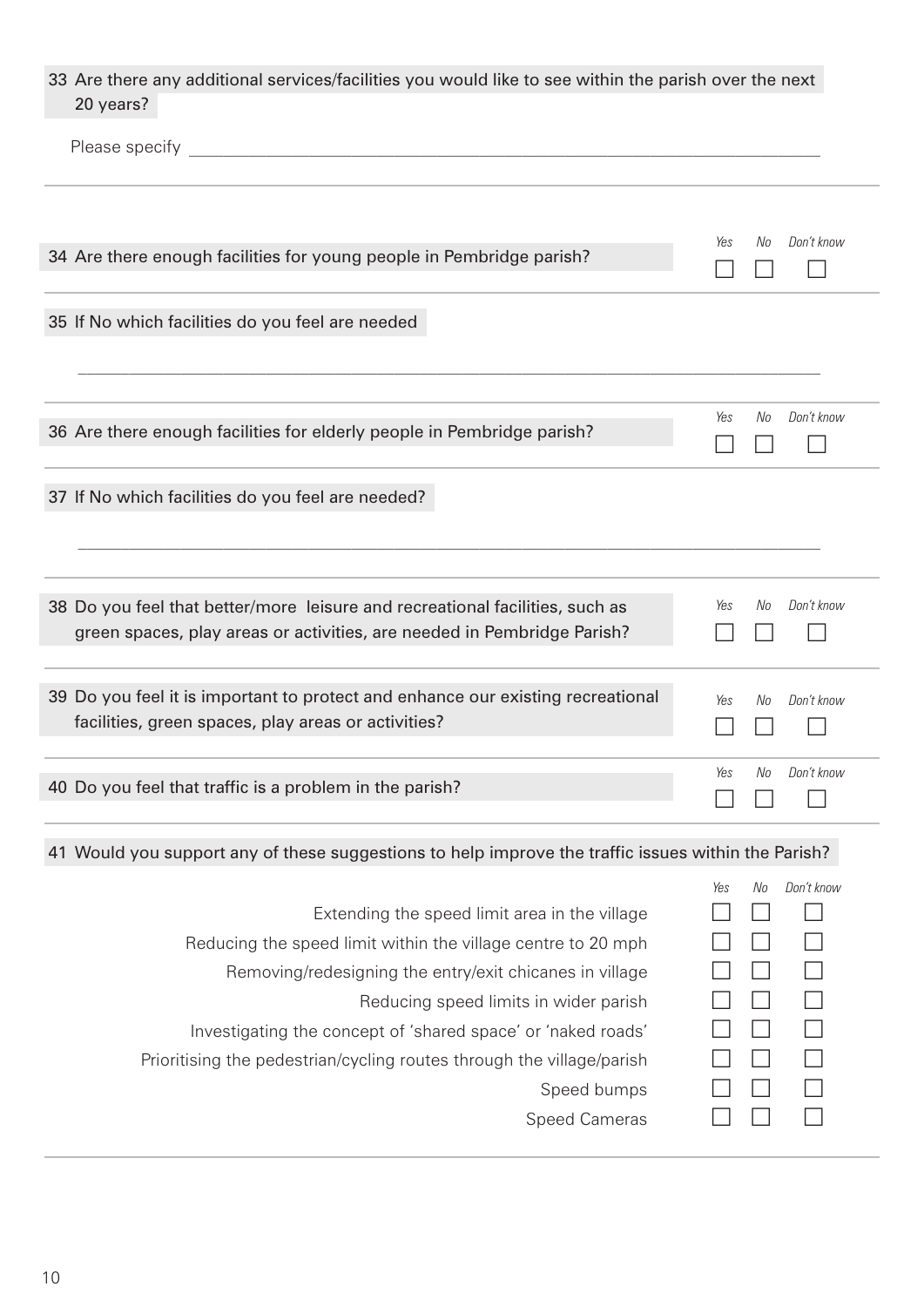| 43 Would you support a bypass to divert heavy traffic away from Pembridge village?              | Yes | No | Don't know |
|-------------------------------------------------------------------------------------------------|-----|----|------------|
|                                                                                                 |     |    |            |
| 44 Do you feel the highway and private signage could be improved within the parish?             | Yes | No | Don't know |
|                                                                                                 |     |    |            |
| 45 Do you feel Pembridge Parish needs infrastructure upgrades to the following                  |     |    |            |
|                                                                                                 | Yes | No | Don't know |
| Roads                                                                                           |     |    |            |
| Pavements                                                                                       |     |    |            |
| Water                                                                                           |     |    |            |
| Sewerage                                                                                        |     |    |            |
| Gas                                                                                             |     |    |            |
| Electricity provision                                                                           |     |    |            |
| Telephone                                                                                       |     |    |            |
| <b>Broadband</b>                                                                                |     |    |            |
| Public Transport                                                                                |     |    |            |
| Footpaths/Bridleways                                                                            |     |    |            |
| Other (please specify)<br><u> 1980 - Johann Stein, marwolaethau a bh</u>                        |     |    |            |
| 46 Would you support a local community/parish scheme for the production of<br>renewable energy? | Yes | No | Don't know |

*Please leave any general comments about Features Facilities and Amenities here:*

42 Do you have any other suggestions how traffic issues may be improved?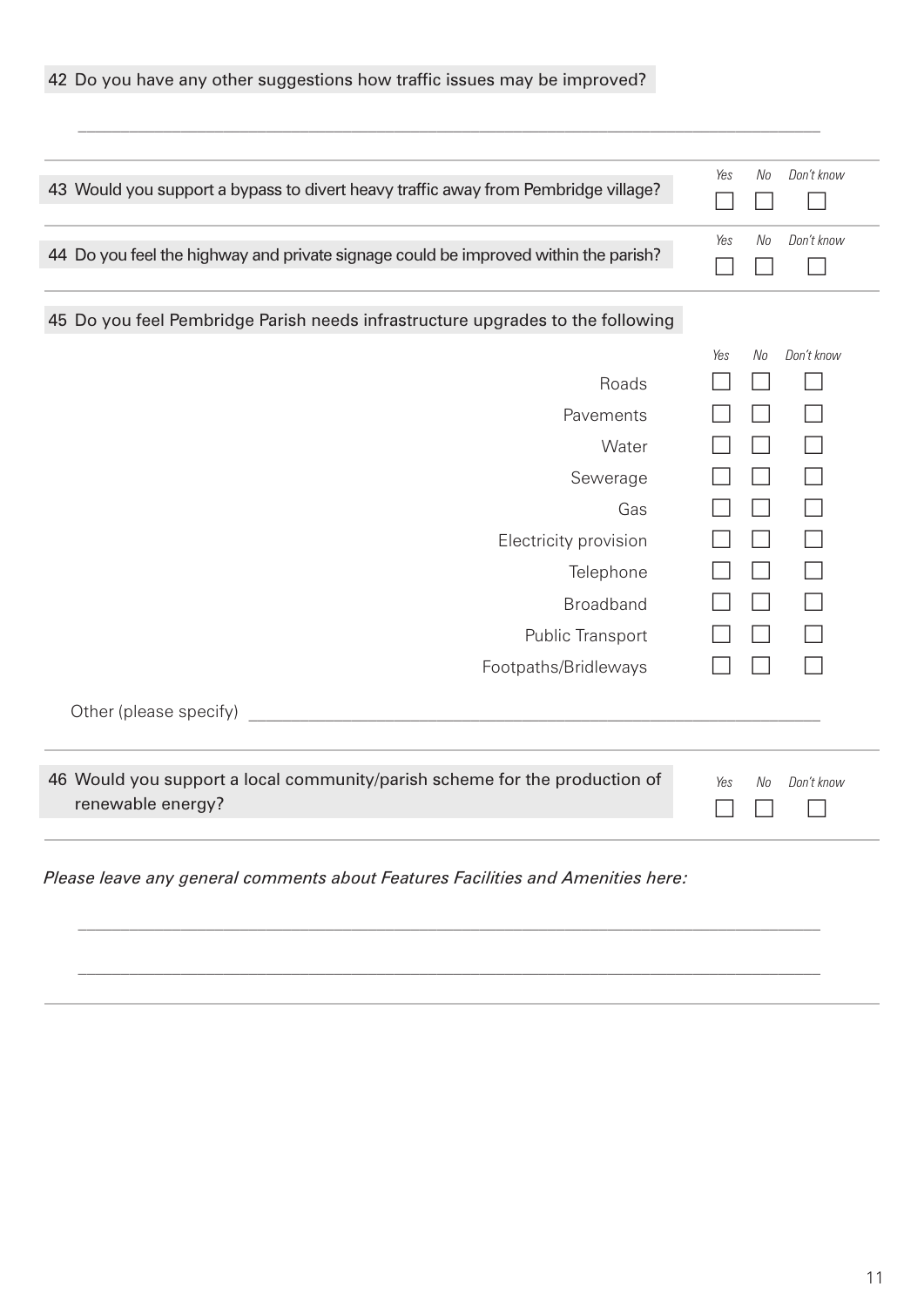#### **TOURISM**

| 47 Do you believe tourism is important to Pembridge Parish?                                                                                                                                                                   | Don't know<br>Yes<br>No |
|-------------------------------------------------------------------------------------------------------------------------------------------------------------------------------------------------------------------------------|-------------------------|
| 48 Do you think tourists come to Pembridge Parish to enjoy                                                                                                                                                                    |                         |
|                                                                                                                                                                                                                               | Tick all that apply     |
| Our riverside environs                                                                                                                                                                                                        |                         |
| The historic buildings and setting                                                                                                                                                                                            |                         |
| The local landscape                                                                                                                                                                                                           |                         |
| The peace and quiet                                                                                                                                                                                                           |                         |
| Our proximity to other locations                                                                                                                                                                                              |                         |
| Our tea rooms, public houses and restaurants etc                                                                                                                                                                              |                         |
| Other (please specify) and the state of the state of the state of the state of the state of the state of the state of the state of the state of the state of the state of the state of the state of the state of the state of |                         |
|                                                                                                                                                                                                                               | Don't know<br>Yes<br>No |
|                                                                                                                                                                                                                               |                         |
| More tourism based enterprise                                                                                                                                                                                                 |                         |
| More varied over night accommodation                                                                                                                                                                                          |                         |
| Improved Black and White village trail                                                                                                                                                                                        |                         |
| Local heritage display                                                                                                                                                                                                        |                         |
| Designated and improved footpaths, cycle routes and pavements                                                                                                                                                                 |                         |
| More tables and seating                                                                                                                                                                                                       |                         |
| Reduction/calming of traffic                                                                                                                                                                                                  |                         |
| Improved marketing of the village                                                                                                                                                                                             |                         |
| Other (please specify)                                                                                                                                                                                                        |                         |

*\_\_\_\_\_\_\_\_\_\_\_\_\_\_\_\_\_\_\_\_\_\_\_\_\_\_\_\_\_\_\_\_\_\_\_\_\_\_\_\_\_\_\_\_\_\_\_\_\_\_\_\_\_\_\_\_\_\_\_\_\_\_\_\_\_\_\_\_\_\_\_\_\_\_\_\_\_\_\_\_\_\_\_\_\_\_\_*

*Please leave any general comments about tourism here:*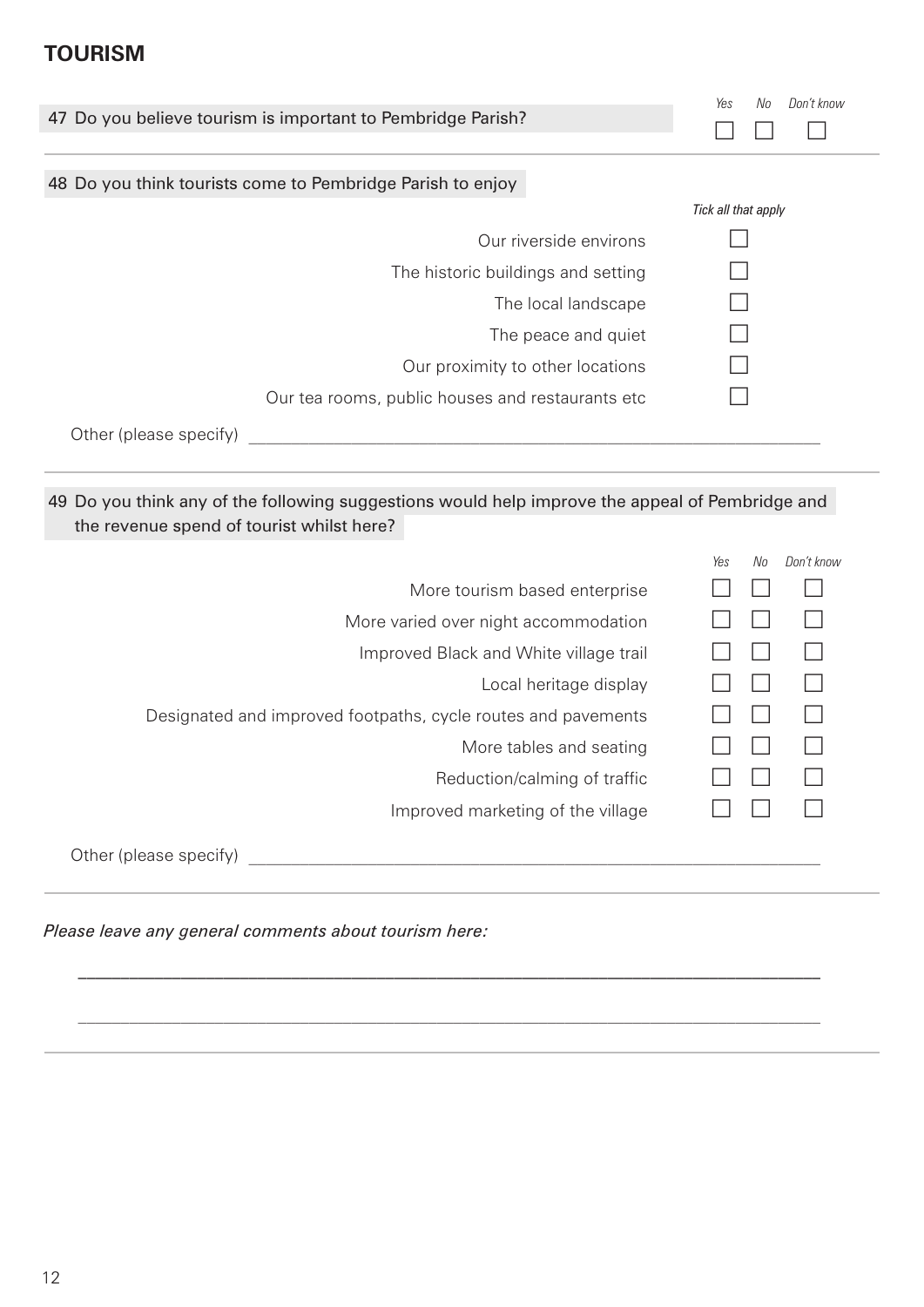## **ABOUT YOU**

This section will help us establish a profile of respondents and identify any particular groups we haven't reached and to improve the PNDP

| What is your connection to the Parish? |  |  |  |
|----------------------------------------|--|--|--|
|----------------------------------------|--|--|--|

|                                          |                          | Tick all that apply |
|------------------------------------------|--------------------------|---------------------|
|                                          | Live here                |                     |
|                                          | Work here                |                     |
|                                          | Landowner                |                     |
|                                          | <b>Business owner</b>    |                     |
|                                          |                          |                     |
| Other (please specify)                   |                          |                     |
|                                          |                          |                     |
| Female $\Box$<br>Male $\Box$<br>Are you: |                          |                     |
| What is your age?                        |                          |                     |
|                                          | 18-24 years old          |                     |
|                                          | 25-34 years old          |                     |
|                                          | 35-44 years old          |                     |
|                                          | 45-54 years old          |                     |
|                                          | 55-64 years old          |                     |
|                                          | 65-74 years old          |                     |
|                                          | 75 years or older        |                     |
| How long have you lived in the Parish?   |                          |                     |
|                                          | 1-3 years                |                     |
|                                          | 4-10 years               |                     |
|                                          | $10+$ years              |                     |
| Where do you live?                       |                          |                     |
|                                          | In the village           |                     |
|                                          | Just outside the village |                     |
|                                          | In a rural location      |                     |
|                                          | In one of the hamlets    |                     |
|                                          |                          |                     |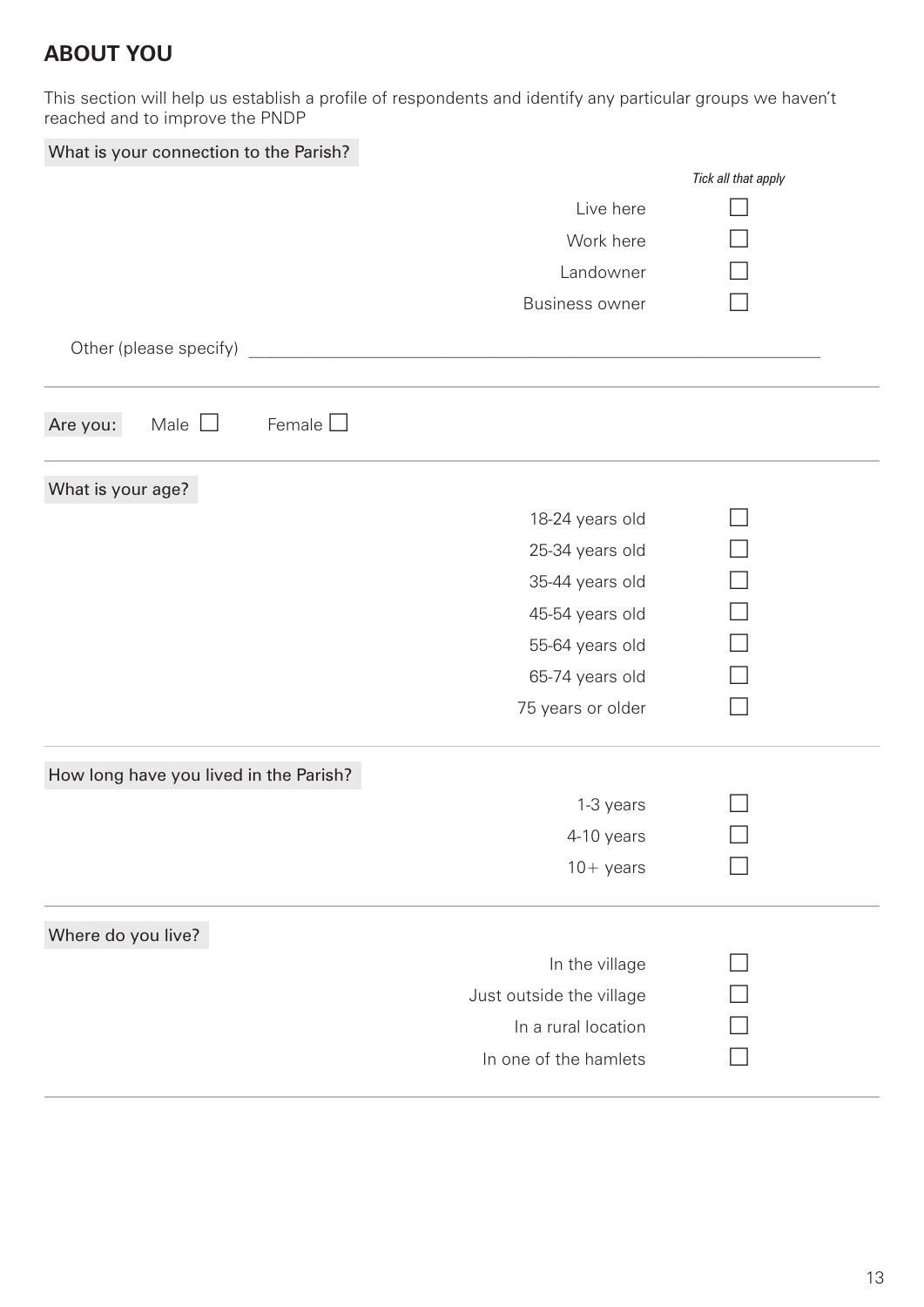| Which tenure type best describes your property?            |                     |  |  |
|------------------------------------------------------------|---------------------|--|--|
| Private ownership                                          |                     |  |  |
| Private rental                                             |                     |  |  |
| Social/Affordable rental                                   |                     |  |  |
| Tied to occupation                                         |                     |  |  |
|                                                            |                     |  |  |
| If you moved to the parish what attracted you?             |                     |  |  |
| What do you like most about living in Pembridge Parish?    |                     |  |  |
| What do you dislike most about living in Pembridge Parish? |                     |  |  |
| Are you?                                                   |                     |  |  |
|                                                            | Tick all that apply |  |  |
| Employed full time                                         |                     |  |  |
| Employed part time                                         |                     |  |  |
| Student                                                    |                     |  |  |
| Retired                                                    |                     |  |  |
|                                                            |                     |  |  |
| Full/part time carer                                       |                     |  |  |
| Unwaged Homemaker                                          |                     |  |  |
| Unemployed                                                 |                     |  |  |
| Self employed                                              |                     |  |  |
| Disabled                                                   |                     |  |  |
|                                                            |                     |  |  |
| How far do you travel to work?                             |                     |  |  |
| 1-5 miles                                                  |                     |  |  |
| 6-10 miles                                                 |                     |  |  |
| 11-20 miles                                                |                     |  |  |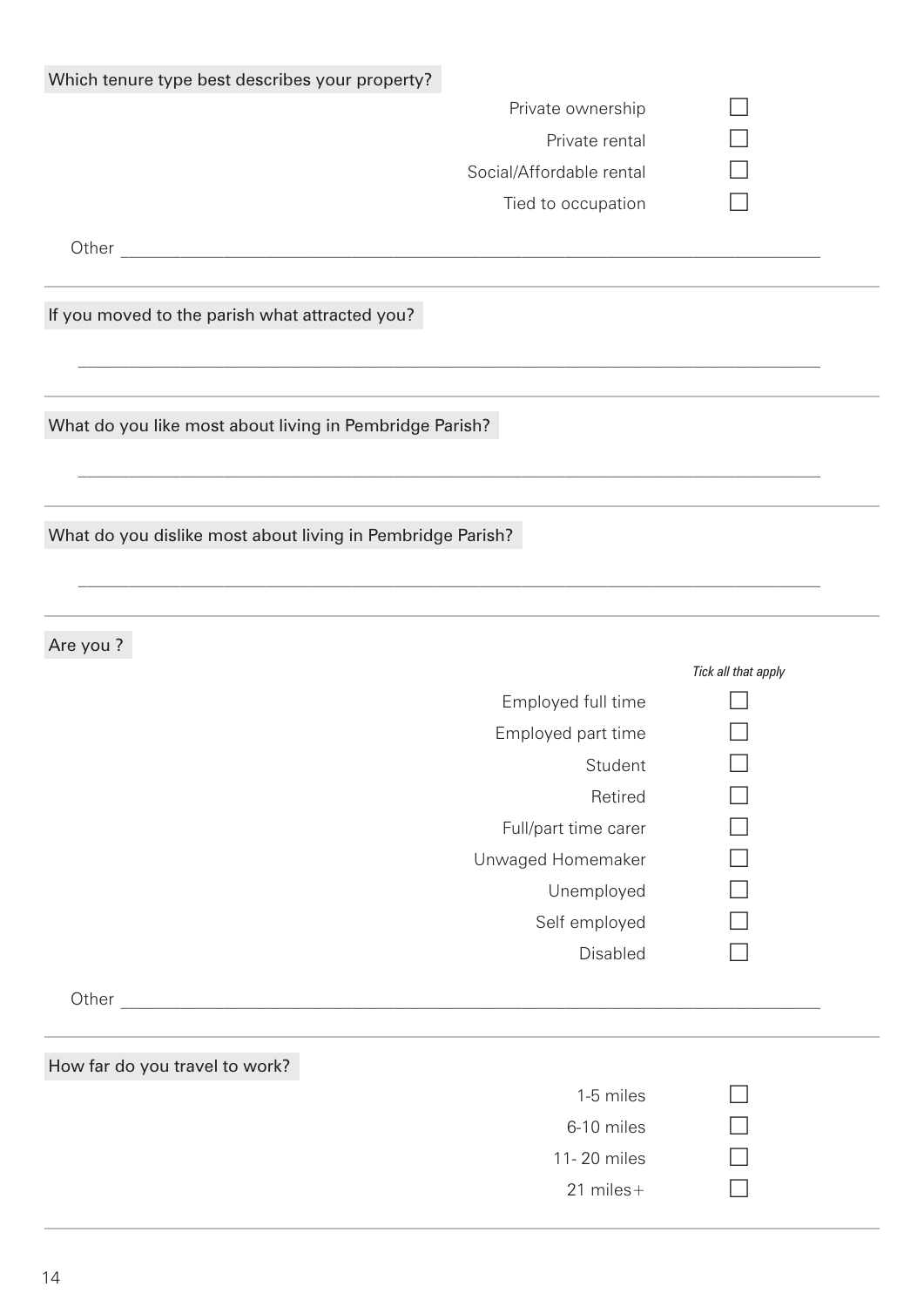| How do you mainly travel (to work and leisure, retail, etc)?                                                                                            |            |                         |
|---------------------------------------------------------------------------------------------------------------------------------------------------------|------------|-------------------------|
|                                                                                                                                                         | On foot    |                         |
|                                                                                                                                                         | By bicycle |                         |
|                                                                                                                                                         | By Car     |                         |
|                                                                                                                                                         | By Bus     |                         |
| Other                                                                                                                                                   |            |                         |
| Have you read the Council's Draft Core Strategy and Community Infrastructure<br>Levy documents?                                                         |            | No<br>Don't know<br>Yes |
| Would you like to join the Steering Committee responsible for the Pembridge Parish NDP? If so please<br>contact the Parish Clerk or the Steering Group. |            |                         |
| Would you vote in a referendum to adopt the final PNDP as statutory planning policy?                                                                    |            | Don't know<br>No<br>Yes |

#### **Thank you for completing this questionnaire.**

Please keep in touch by visiting the website www.pembridgeparishcouncil.gov.uk or Facebook (Pembridge Neighbourhood Development Plan).

#### **How do we return our questionnaires?**

Your distributor will return to collect your questionnaires between 8<sup>th</sup> to 14<sup>th</sup> of September.

If you are out please leave the envelope in a visible location.

*You can also drop your questionnaires into The Olde Steppes, Pembridge, or return directly to your* distributor.

Please also enclose and return any blank questionnaires.

If you need extra copies or have any questions about the distribution and collection process please contact your Distributor: